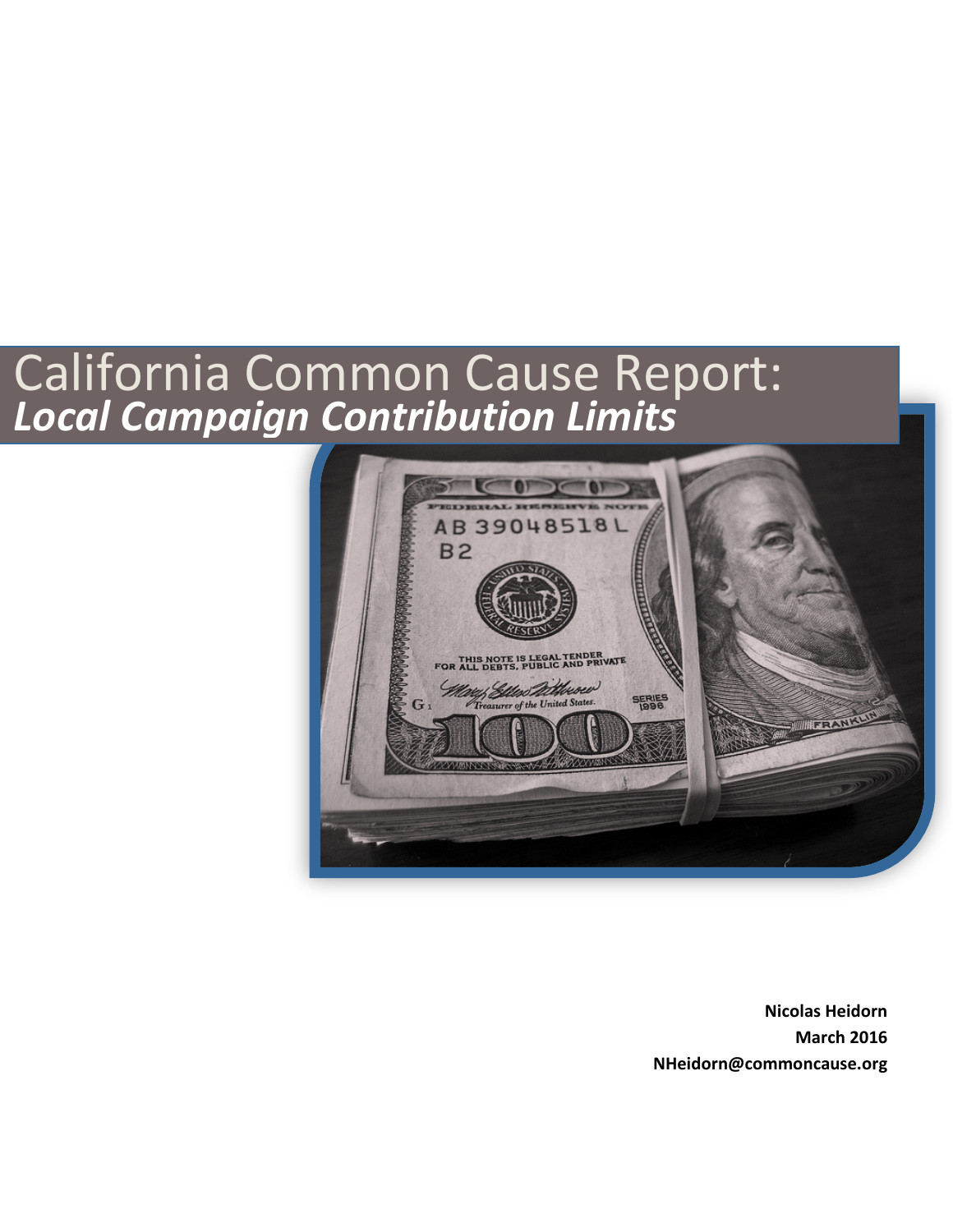## <span id="page-1-0"></span>**Contents**

|    |                                                     | 2 |
|----|-----------------------------------------------------|---|
|    | 2. California Contribution Limits                   | 3 |
|    | 3. Sample Donations in Jurisdictions with No Limits | 4 |
|    |                                                     | 5 |
|    | 5. Appendix A: Cities' Contribution Limits          | 7 |
| 6. | Appendix B: Counties' Contribution Limits           | 8 |
|    | 7. Appendix C: States' Contribution Limits          | q |

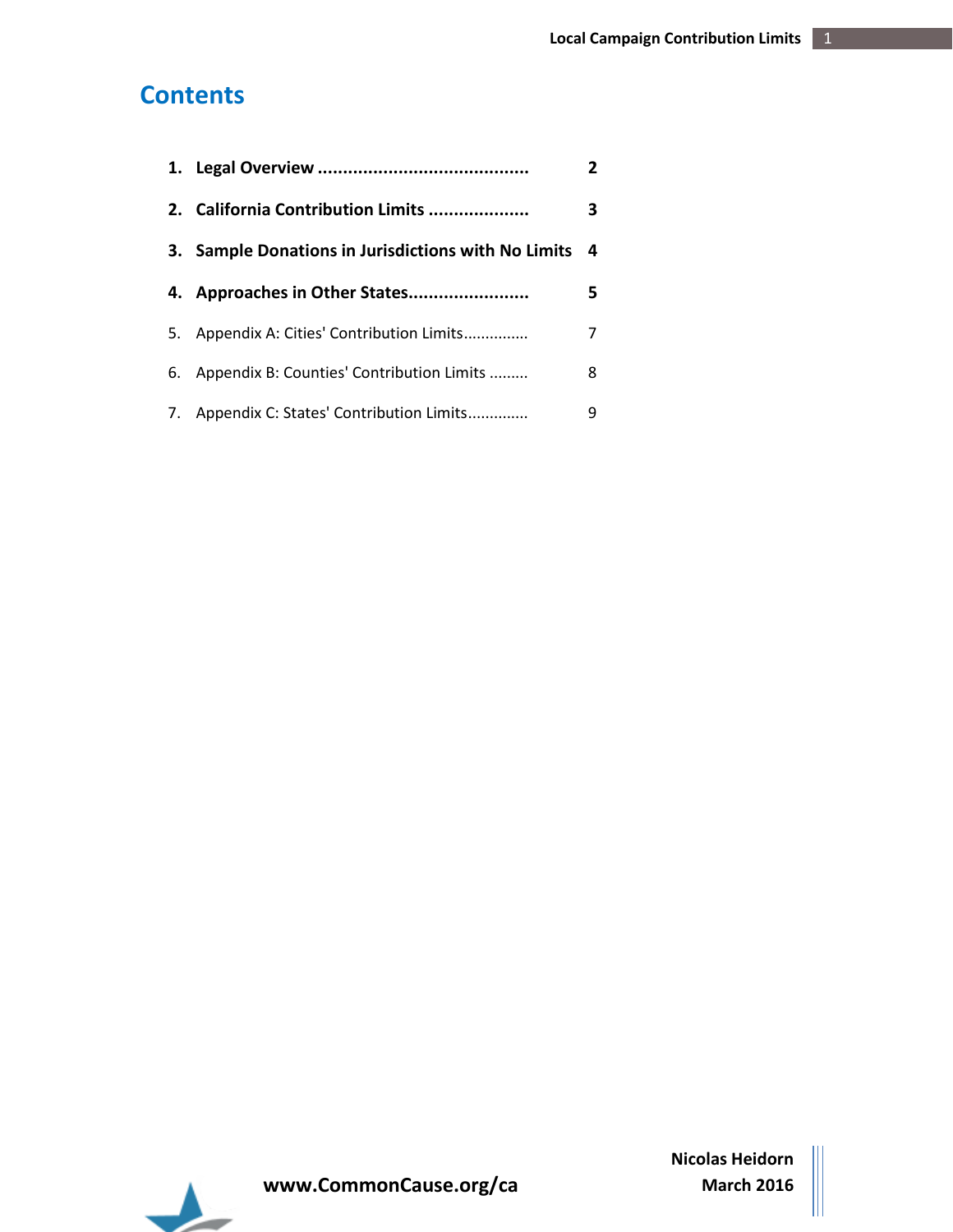## <span id="page-2-0"></span>**1. Legal Overview**

The Supreme Court has held that campaign contribution limits are a legitimate means of "deal[ing] with the reality or appearance of corruption inherent in a system permitting unlimited financial contributions."[i](#page-6-0) Campaign contribution limits help to ensure that candidates are not overly reliant on a few wealthy donors to finance their campaigns. With a cap on individual contributions, candidates must also build a broader base of smaller contributions to be viable. As of 2014, the federal government and 38 states had enacted campaign contribution limits.<sup>[ii](#page-6-1)</sup> Thirty-four states have also enacted local campaign contribution limits.<sup>[iii](#page-6-2)</sup>



In California, the state Political Reform Act (PRA) governs the reporting of campaign contributions and expenditures at the state and local level.<sup>iv</sup> The PRA also sets contribution limits to candidate campaigns for state office, which the state Fair Political Practices Commission (FPPC) adjusts e[v](#page-6-4)ery two years for inflation. <sup>Y</sup> Presently, individuals can donate a maximum of \$4,200 to candidates for the State Assembly or State Senate in the primary and general elections. [vi](#page-6-5)

In California, there is no state limit on campaign contributions to candidates for local office; however, state law does allow cities, vill counties, vill and districts<sup>[ix](#page-6-8)</sup> to adopt their own contribution limits for city office by resolution or ordinance. Many jurisdictions, but far from a majority, have done so.



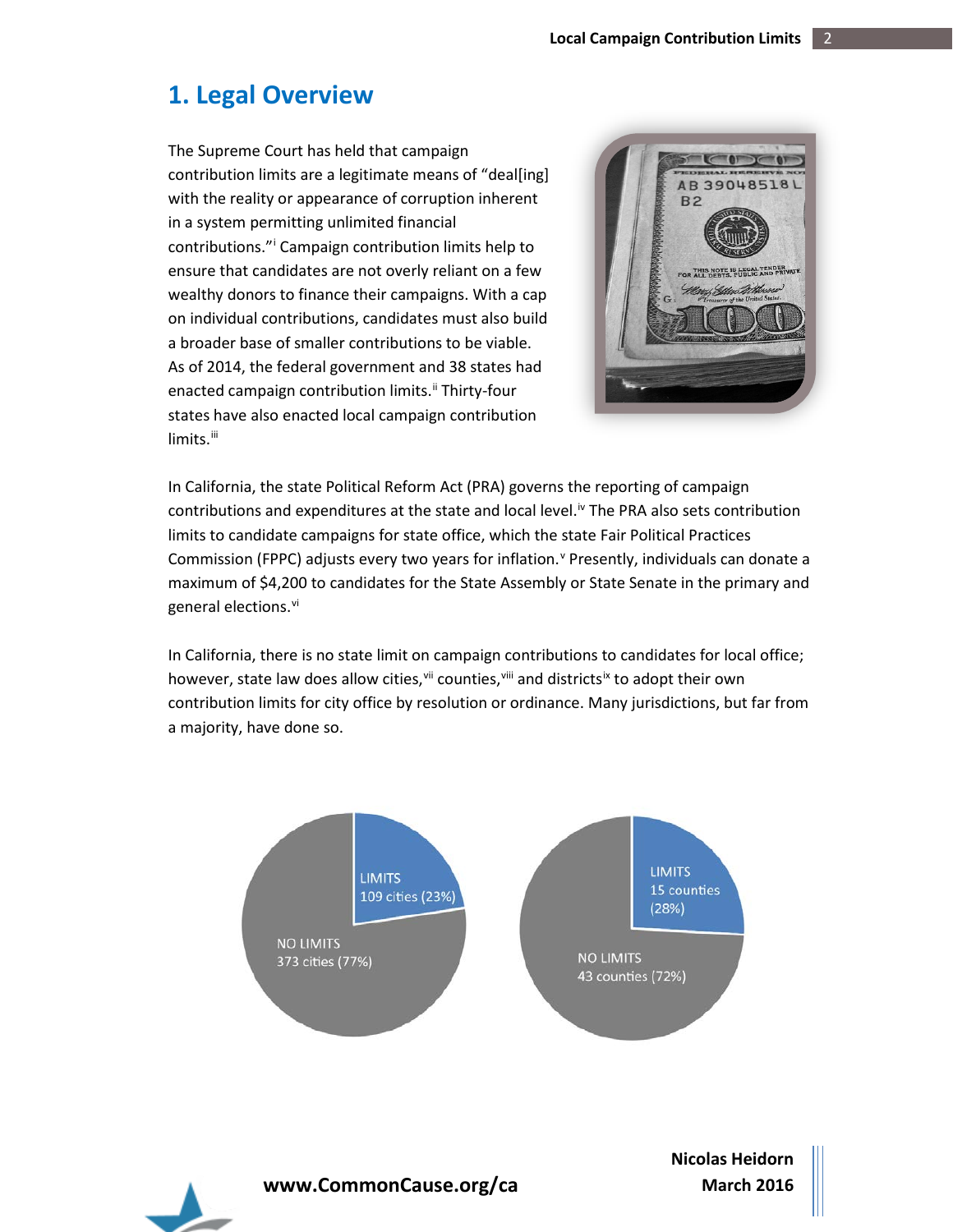## **2. California Local Contribution Limits**

**"For counties, the smallest individual contribution limit to board of supervisors candidate is \$400 (Santa Cruz), whereas the largest limit is \$20,000 (Alameda)."** 

There are 109 cities (23 percent of all cities) and 15 counties (28 percent of all counties) in California that have adopted local campaign contribution limits.<sup>[x](#page-6-9)</sup> For cities, the smallest individual contribution limit to a city council candidate is \$100 (Davis, Del Mar, Galt, Poway, Scotts Valley), whereas the largest limit is \$4,200 (Fresno). The average (median) city council individual contribution limit is \$500. For counties, the smallest individual contribution limit to board of supervisors candidate is \$400 (Santa Cruz), whereas the largest limit is \$20,000 (Alameda). The average county contribution limit is \$1,000.

#### **Cities with Contribution Limits**

|                                                    | <b>Number</b> | <b>Population</b> |
|----------------------------------------------------|---------------|-------------------|
| Cities with Limits   109 (23%)   16.5 mil (52%)    |               |                   |
| Cities without Limits   373 (78%)   15.7 mil (48%) |               |                   |

#### **Average City Council Individual Contribution Limit**

|                   | <b>Mean</b> | <b>Median</b> |
|-------------------|-------------|---------------|
| All Cities        | \$617       | \$500         |
| Cities Under 100k | \$438       | \$400         |
| Cities Over 100k  | \$996       | \$600         |

A handful of cities and counties have a higher contribution limit for candidates who accept a maximum total campaign expenditure limit. For example, in Oakland the \$100 individual contribution limit is increased to \$700 if a candidate accepts the expenditure limit.

The data and averages in this report reflects the *higher* contribution limit in such instances. A full listing of contribution limits for cities and counties is reproduced in Appendix A and B, respectively.

A small minority of districts, likely smaller than the corresponding percentages for cities and counties, have also adopted limits.

#### **Counties with Contribution Limits**

|                                | <b>Number</b> | <b>Population</b> |
|--------------------------------|---------------|-------------------|
| <b>Counties with Limits</b>    | 15(28%)       | 28.9 mil (75%)    |
| <b>Counties without Limits</b> | 43 (72%)      | 9.8 mil (25%)     |

#### **Average County Supervisor Individual Contribution Limit**

|                      | <b>Mean</b> | Median  |
|----------------------|-------------|---------|
| <b>All Counties</b>  | \$2,645     | \$1,000 |
| Counties Under 1 mil | \$1.149     | \$1,000 |
| Counties Over 1 mil  | \$3.941     | \$1,588 |



**www.CommonCause.org/ca**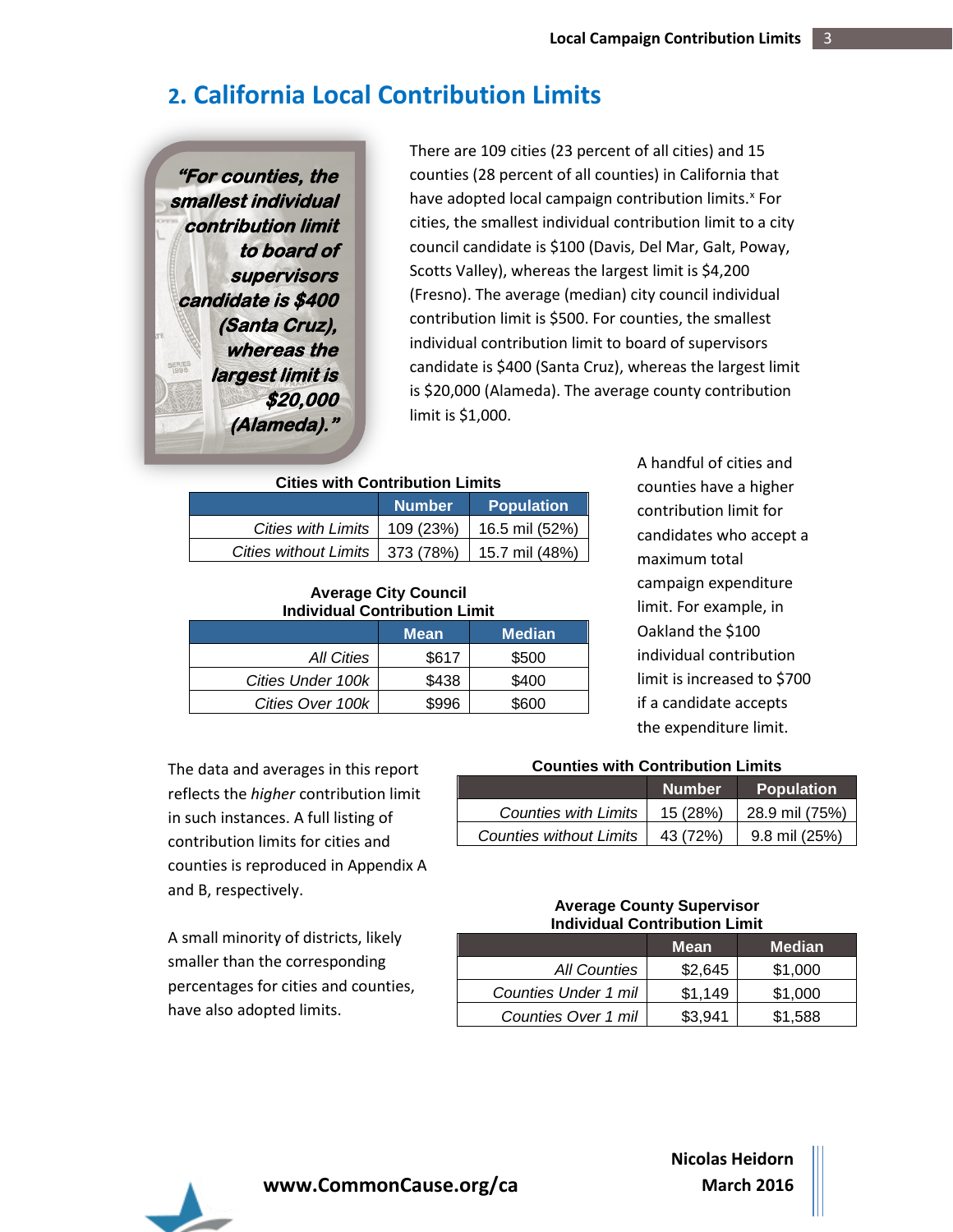## **3. Sample Donations in Jurisdictions with No Limits**

Very large donations can create an actual or perceived risk that a candidate will feel indebted to the donor and not exercise impartial judgment on matters affecting that donor. It is not uncommon, in local jurisdictions that have not adopted contribution limits, to see donations that exceed even the limits for the State Assembly or State Senate – even though the local elective office being sought generally represents far fewer residents. For example, in Sunnyvale, one candidate received a \$38,000 donation, accounting for 64 percent of all the contributions that candidate raised. By contrast, a single \$4,200 donation (the state maximum per election) to a candidate for State Senate would comprise less than one percent of the total funds that the average winning Senator raised in 2014. Below is a brief sample of contributions to local candidates that exceeded the state limit.

| <b>Jurisdiction</b>     | Year | <b>Office Sought</b>       | Avg. Residents<br>Represented | Large Contribution    | % of Total<br><b>Contributions</b> |
|-------------------------|------|----------------------------|-------------------------------|-----------------------|------------------------------------|
| California              | 2014 | <b>State Senate</b>        | 970,000                       | Max: \$4,200          | 0.4%                               |
| (comparison)            |      |                            |                               |                       | (2014 avg.) <sup>xi</sup>          |
| <b>Bakersfield</b>      | 2014 | <b>Council Ward</b>        | 53,000                        | $(1)$ \$11,000        | 40%                                |
|                         |      |                            |                               | $(2)$ \$15,000        |                                    |
| <b>Marin County</b>     | 2014 | <b>Supervisor District</b> | 52,000                        | $(1)$ \$19,000        | 28%                                |
|                         |      |                            |                               | (2) \$5,700 (in-kind) |                                    |
|                         |      |                            |                               | $(3)$ \$5,000         |                                    |
|                         |      |                            |                               | (4) \$5,000 (in-kind) |                                    |
| Menifee                 | 2015 | <b>Council District</b>    | 21,000                        | \$10,000 &            | 53%                                |
|                         |      |                            |                               | \$1,500 (in-kind)     |                                    |
| Oceanside               | 2014 | Council At-Large           | 172,000                       | \$40,000              | 35%                                |
| Palm Springs            | 2015 | Mayor                      | 47,000                        | $(1)$ \$91,400        | 55%                                |
|                         |      |                            |                               | $(2)$ \$25,000        |                                    |
|                         |      |                            |                               | $(3)$ \$10,000        |                                    |
|                         |      |                            |                               | $(4)$ \$10,000        |                                    |
| <b>Riverside County</b> | 2014 | <b>Supervisor District</b> | 460,000                       | $(1)$ \$60,000        | 52%                                |
|                         |      |                            |                               | $(2)$ \$55,000        |                                    |
|                         |      |                            |                               | $(3)$ \$21,200 &      |                                    |
|                         |      |                            |                               | \$7,500 (in-kind)     |                                    |
| Salinas Valley          | 2014 | Director Zone              | 46,000                        | \$50,000              | 82%                                |
| Memorial                |      |                            |                               |                       |                                    |
| Hospital Dist.          |      |                            |                               |                       |                                    |
| Santa Barbara           | 2015 | <b>Council District</b>    | 15,000                        | $(1)$ \$10,000        | 46%                                |
| (City)                  |      |                            |                               | (2) \$5,750 (in-kind) |                                    |
| Sunnyvale               | 2013 | <b>Council Seat</b>        | 148,000                       | \$38,000              | 64%                                |
| Vallejo                 | 2013 | Council At-Large           | 120,000                       | \$12,500 &            | 97%                                |
|                         |      |                            |                               | \$86,000 (in-kind)    |                                    |

#### **Examples of Contributions to Local Candidates Exceeding State Limits**



**www.CommonCause.org/ca**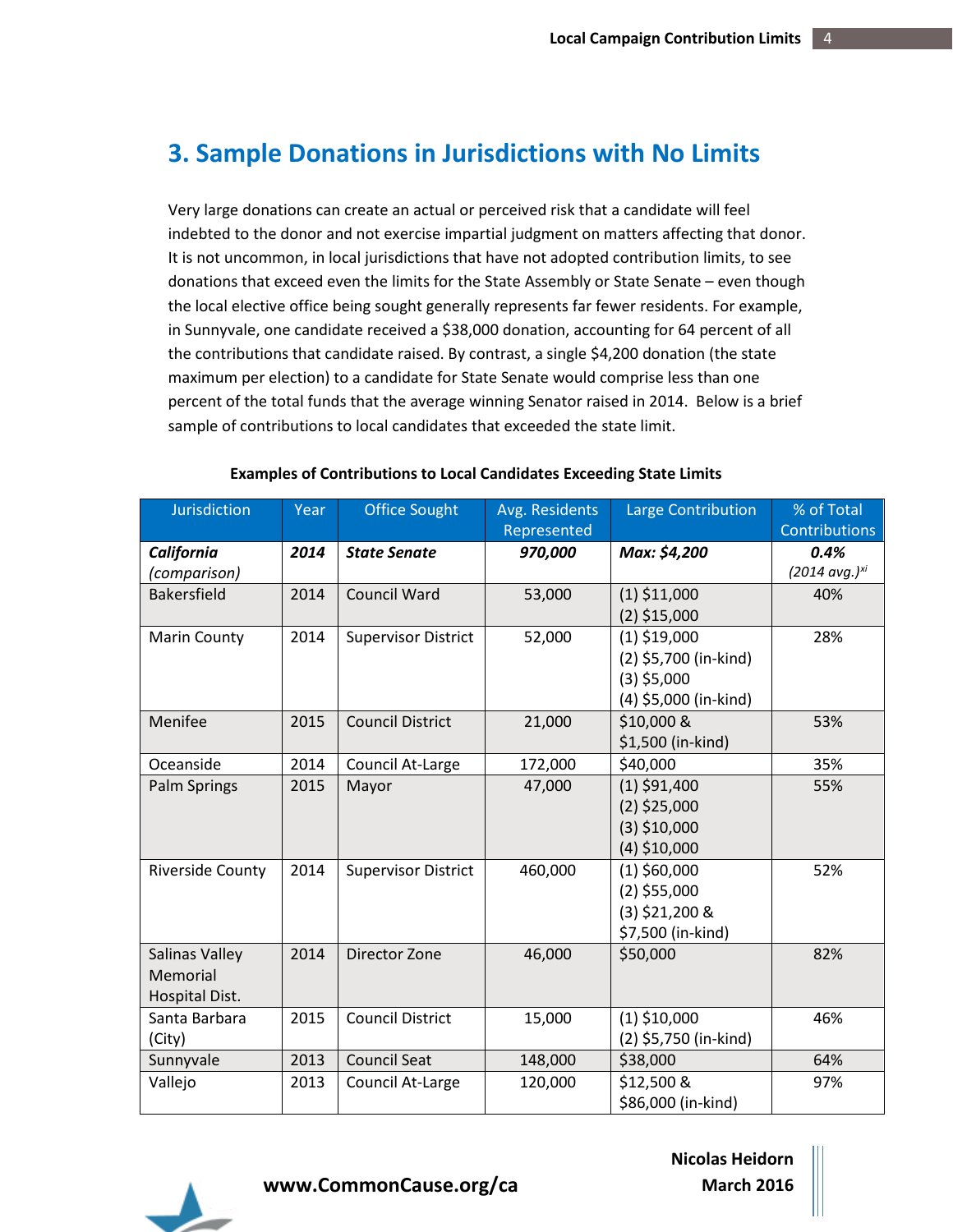| Bay Area Rapid | 2014 | Director District | 375.000 | $(1)$ \$17,500 &    | 55% |
|----------------|------|-------------------|---------|---------------------|-----|
| Transit        |      |                   |         | $$21,300$ (in-kind) |     |
|                |      |                   |         | $(2)$ \$15,000      |     |

## **IV. Approaches in Other States**

In order to limit the influence of large donors on local elections, most states have capped campaign contributions to local office; in many cases, these limits are a ceiling, permitting local governments to adopt even stricter limits. California is one of only four states to have adopted state contribution limits but *no* local contribution limits.<sup>xii</sup>

In all, 34 states have adopted contribution limits that apply to campaigns for some or all local offices. Montana has the lowest limit (\$130), whereas Michigan has the highest limit (\$6,800 for large jurisdictions). The average (median) local limit is \$1,000.

**"California is one of only four states to have adopted state contribution limits but no local contribution limits."** 

Most states adopt a uniform cap on campaign contributions that applies to all local campaigns. However, some states

have adopted different contribution limit tiers depending on a local jurisdiction's population size (Louisiana, Michigan, Minnesota) or the type of local office (Connecticut, Hawaii). Still other states establish the local contribution limit by formula based on the number of residents or registered voters in the jurisdiction (New York, Wisconsin). A list of state individual contribution limits for local elections can be found in Appendix C.

**Local Campaign Contribution Limits by State**

## State & local contribution limits (33) State contribution limits only (5) No contribution limits (12)



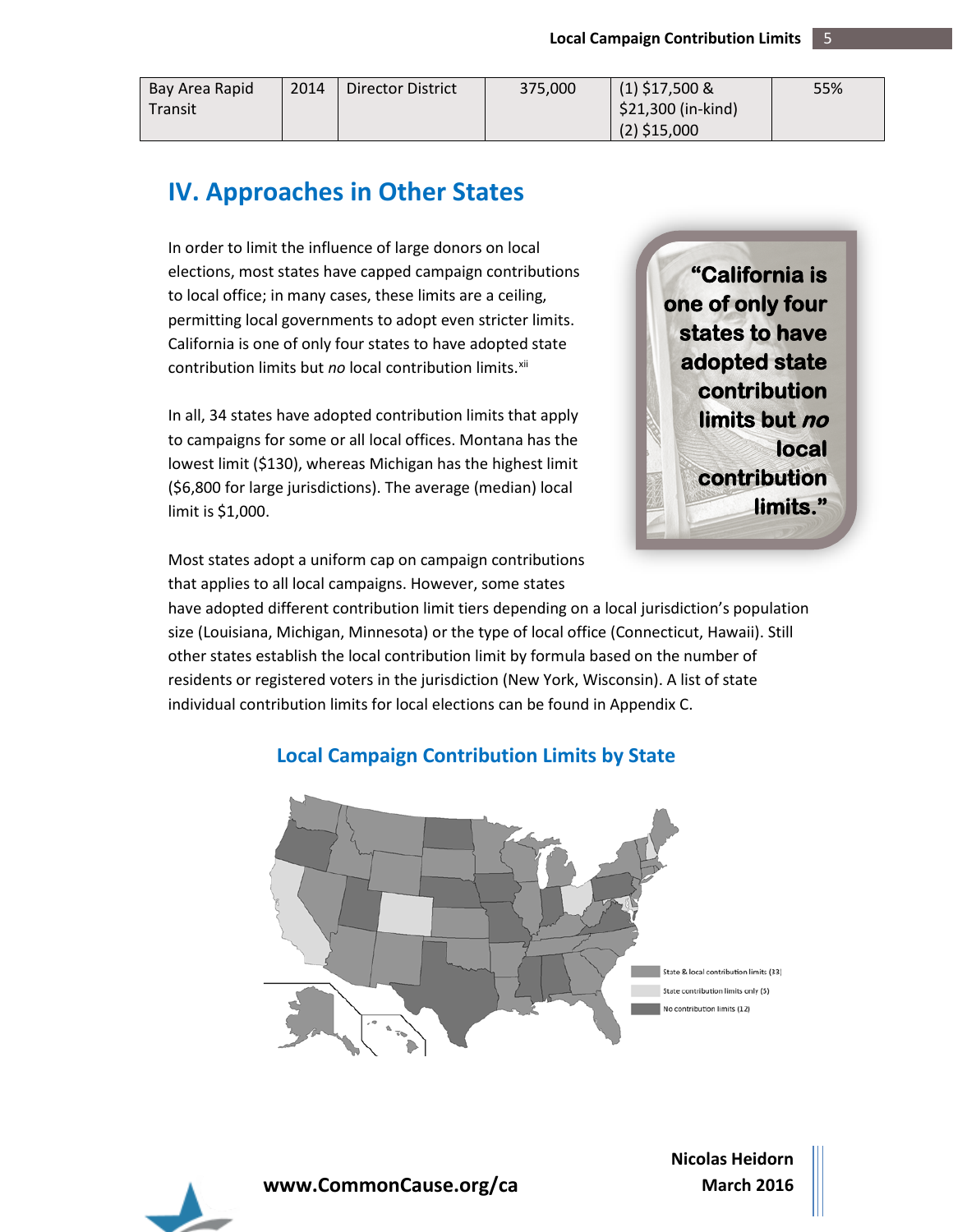#### <span id="page-6-0"></span>**VI. Endnotes**

 $\overline{a}$ 

<sup>i</sup> *Buckley v. Valeo*, 424 U.S. 1, 28 (1976).

<span id="page-6-1"></span>ii National Conference of State Legislatures, *Contribution Limits Overview*, *available at:* [http://www.ncsl.org/research/elections-and-campaigns/campaign-contribution-limits](http://www.ncsl.org/research/elections-and-campaigns/campaign-contribution-limits-overview.aspx)[overview.aspx](http://www.ncsl.org/research/elections-and-campaigns/campaign-contribution-limits-overview.aspx) (accessed Dec. 2015).

<span id="page-6-2"></span>iii *See* Appendix C.

<span id="page-6-3"></span>iv Cal. Gov. Code Sec. 81000 *et seq.*

<span id="page-6-4"></span> $\textdegree$  Cal. Gov Code Sec. 85301(a) (set original individual campaign contribution limit for state legislature at \$3,000); 85316(b)(4) (requires FPPC to adjust contribution limits by the consumer price index)

<span id="page-6-5"></span>vi *See* FPPC, *State Contribution Limits and Voluntary Expenditure Ceilings*, available at: <http://www.fppc.ca.gov/learn/campaign-rules/state-contribution-limits.html> (last visited Dec. 2015).

<span id="page-6-6"></span>vii Cal. Elections Code Sec. 10202: "A city may, by ordinance or resolution, limit campaign contributions in municipal elections."

<span id="page-6-7"></span>viii Cal. Elections Code Sec. 10003: "A county may, by ordinance or resolution, limit campaign contributions in municipal elections."

<span id="page-6-8"></span><sup>ix</sup> Cal. Elections Code Sec. 10544: "A governing body of a district may, by resolution, limit campaign contributions in elections to district offices."

<span id="page-6-9"></span><sup>x</sup> Nicolas Heidorn, *Local Democracy Index*, California Common Cause (2016).

<span id="page-6-10"></span>xi The average State Senator raised \$1.1 million in 2014. *See* Sarang Shah, *What's the Cost of a Seat in the California State Legislature?* Maplight (May 5, 2015), *available at:* [http://maplight.org/content/whats-the-cost-of-a-seat-in-the-california-state-legislature.](http://maplight.org/content/whats-the-cost-of-a-seat-in-the-california-state-legislature)

<span id="page-6-11"></span>xii The other three states are: Colorado: Colo. Const. Art. XXVIII, § 3(1); New Hampshire: N.H. Rev. Stat. Ann. § 664:4(V) & 664:1; and *Ohio*: Ohio Rev. Code Ann. § 3517.102(A)(1).



**www.CommonCause.org/ca**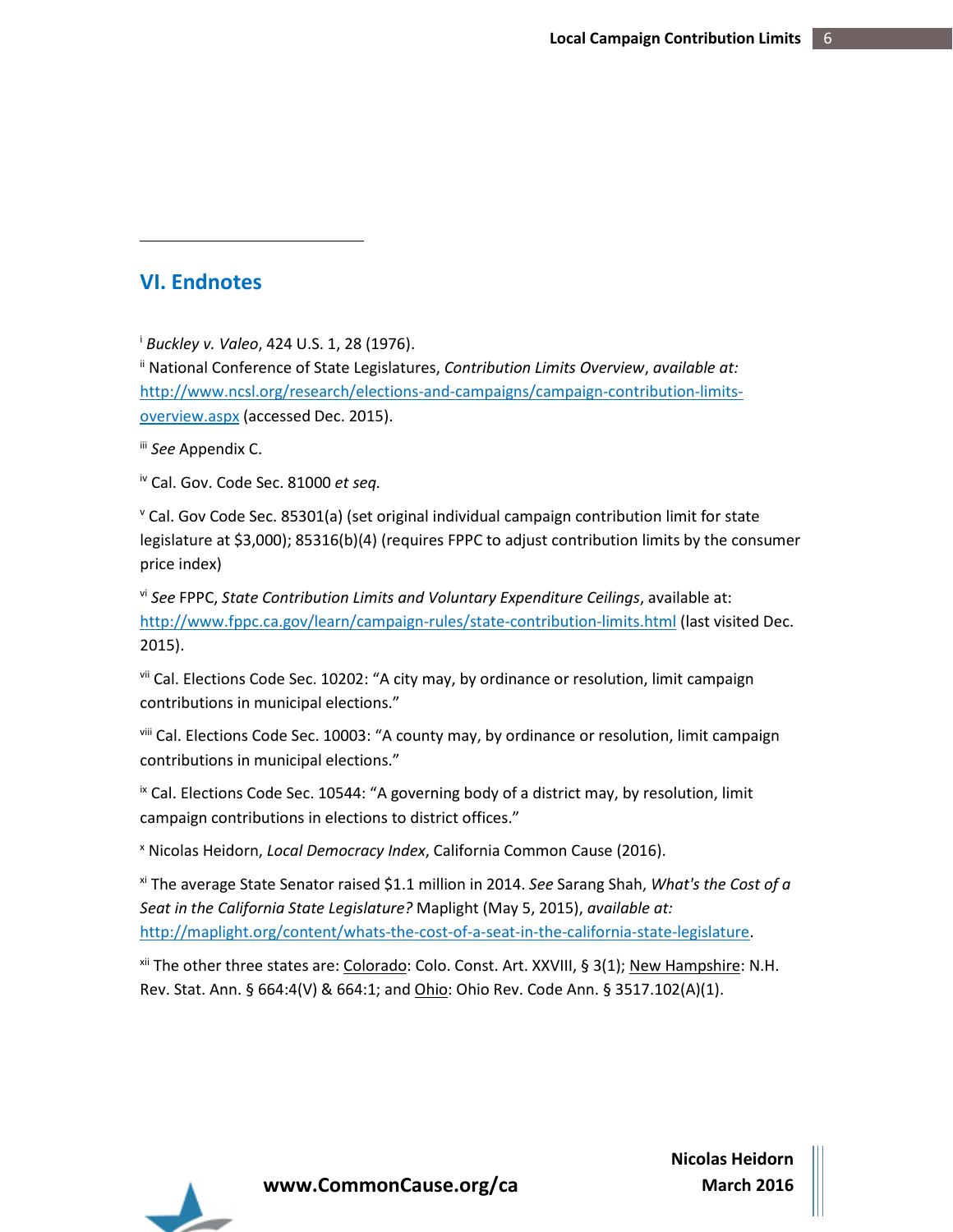| <b>City</b>            | <b>Population</b> | <b>Contribution</b><br><b>Limit</b> | <b>City</b>                  | <b>Population</b> | <b>Contribution</b><br>Limit |
|------------------------|-------------------|-------------------------------------|------------------------------|-------------------|------------------------------|
| Agoura Hills           | 20,767            | \$250                               | Hermosa Beach                | 19,772            | \$250                        |
| Anaheim                | 351,433           | \$1,900                             | <b>Huntington Beach</b>      | 198,389           | \$540                        |
| Arcata                 | 17,898            | \$190                               | Irvine                       | 250,384           | \$470                        |
| <b>Bell Gardens</b>    | 42,875            | \$250                               | Laguna Beach                 | 23,355            | \$360                        |
| <b>Belmont</b>         | 26,748            | \$500                               | Laguna Niguel                | 64,836            | \$1,000                      |
| <b>Berkeley</b>        | 118,780           | \$250                               | Laguna Woods                 | 16,652            | \$250                        |
| <b>Beverly Hills</b>   | 34,833            | \$450                               | Lemon Grove                  | 26,199            | \$1,050                      |
| <b>Burbank</b>         | 106,084           | \$400                               | Livermore                    | 85,990            | \$250                        |
| <b>Burlingame</b>      | 29,890            | \$500                               | Long Beach                   | 472,779           | \$400                        |
| Capitola               | 10,052            | \$200                               | Los Angeles City             | 3,957,022         | \$700                        |
| Chico                  | 89,634            | \$500                               | Malibu                       | 12,935            | \$250                        |
| Chula Vista            | 257,989           | \$320                               | Manhattan Beach              | 35,763            | \$250                        |
| Claremont              | 36,282            | \$250                               | Merced                       | 81,722            | \$598                        |
| Commerce               | 13,060            | \$1,000                             | Milpitas                     | 72,606            | \$250                        |
| Concord                | 126,069           | \$1,000                             | Murrieta                     | 107,279           | \$1,090                      |
| Coronado               | 23,497            | \$200                               | <b>Newark</b>                | 44,204            | \$500                        |
| Cotati                 | 7,346             | \$350                               | Newport Beach                | 87,249            | \$1,100                      |
| Cudahy                 | 24,270            | \$1,000                             | Novato                       | 53,575            | \$400                        |
| <b>Culver City</b>     | 39,773            | \$500                               | Oakland                      | 410,603           | \$700                        |
| Dana Point             | 34,208            | \$670                               | Orange                       | 140,094           | \$1,000                      |
| Davis                  | 66,757            | \$100                               | Pacific Grove                | 15,388            | \$600                        |
| Del Mar                | 4,238             | \$100                               | Petaluma                     | 59,540            | \$200                        |
| Downey                 | 113,900           | \$1,500                             | Pinole                       | 18,946            | \$500                        |
| <b>Dublin</b>          | 55,844            | \$500                               | <b>Pleasant Hill</b>         | 34,162            | \$500                        |
| El Segundo             | 17,000            | \$750                               | Pomona                       | 152,419           | \$500                        |
| Encinitas              | 61,518            | \$250                               | Poway                        | 49,041            | \$100                        |
| Escondido              | 147,294           | \$4,100                             | Richmond                     | 107,346           | \$2,500                      |
| Eureka                 | 26,946            | \$500                               | <b>Rohnert Park</b>          | 41,077            | \$500                        |
| Fillmore               | 15,441            | \$250                               | <b>Rolling Hills Estates</b> | 8,223             | \$250                        |
| Folsom                 | 74,909            | \$150                               | Roseville                    | 128,382           | \$500                        |
| <b>Fountain Valley</b> | 57,021            | \$500                               | Sacramento                   | 480,105           | \$1,650                      |
| Fremont                | 226,551           | \$600                               | San Buenaventura             | 109,338           | \$300                        |
| Fresno                 | 520,159           | \$4,200                             | San Diego                    | 1,368,061         | \$550                        |
| Galt                   | 24,607            | \$100                               | San Fernando                 | 24,558            | \$500                        |
| Gardena                | 60,414            | \$500                               | San Francisco                | 845,602           | \$500                        |
| Gilroy                 | 53,000            | \$250                               | San Jose                     | 1,016,479         | \$600                        |
| Glendale               | 199,182           | \$1,000                             | San Juan Capistrano          | 36,223            | \$500                        |
| <b>Grand Terrace</b>   | 12,352            | \$250                               | San Luis Obispo              | 45,802            | \$300                        |
| Half Moon Bay          | 12,051            | \$1,000                             | San Marcos                   | 90,827            | \$250                        |
| Hayward                | 152,889           | \$1,295                             | San Mateo                    | 101,429           | \$250                        |
| Healdsburg             | 11,687            | \$500                               | Santa Ana                    | 335,264           | \$1,000                      |

## **Appendix A. Cities with City Council Individual Contribution Limits**



 $\overline{\phantom{a}}$ 

**www.CommonCause.org/ca**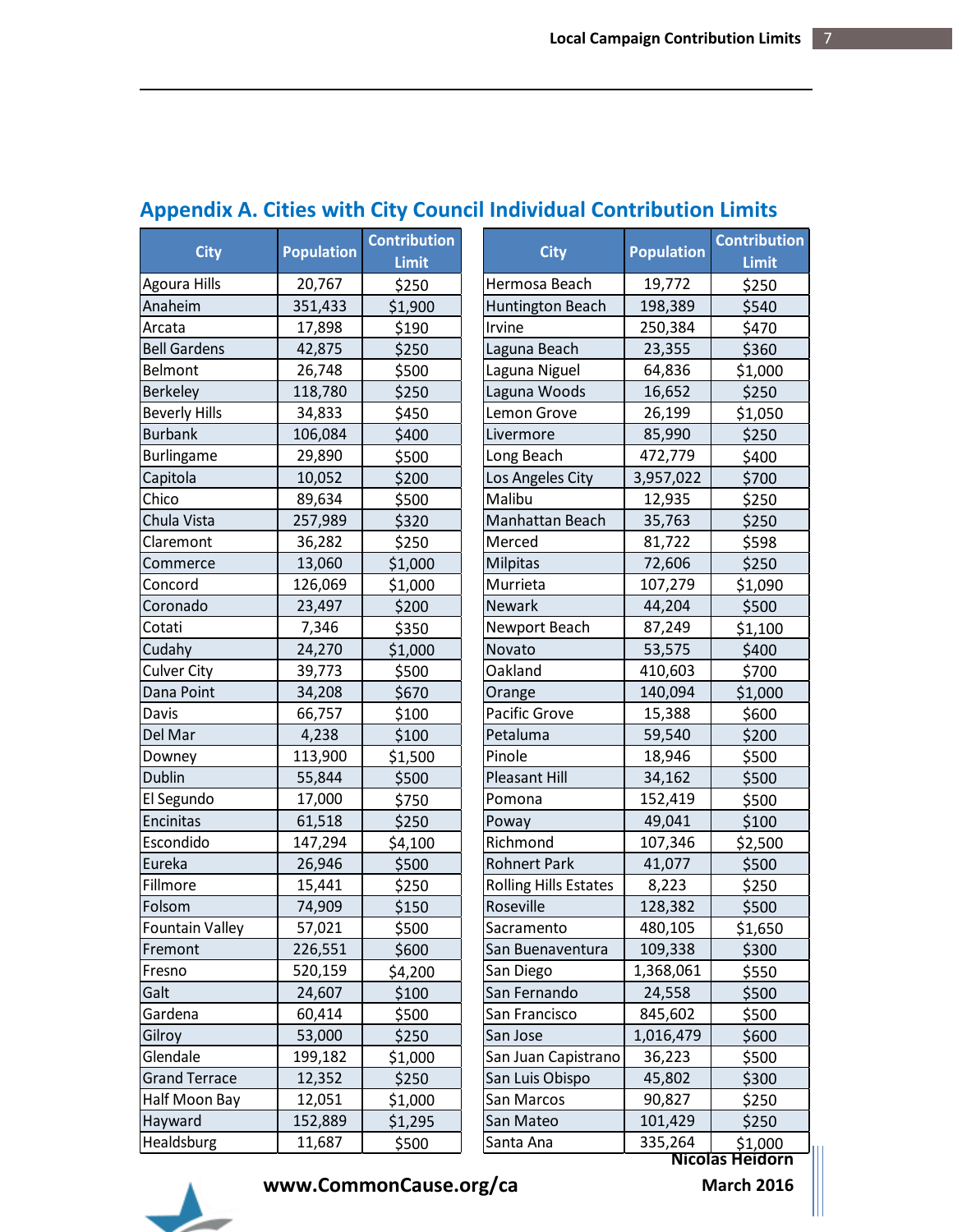| <u>ICONUNIUCAI</u>   |                   |                                     |                     |                   |                                     |  |  |
|----------------------|-------------------|-------------------------------------|---------------------|-------------------|-------------------------------------|--|--|
| <b>City</b>          | <b>Population</b> | <b>Contribution</b><br><b>Limit</b> | <b>City</b>         | <b>Population</b> | <b>Contribution</b><br><b>Limit</b> |  |  |
| Santa Clara          | 120,973           | \$520                               | Thousand Oaks       | 129,349           | \$510                               |  |  |
| Santa Clarita        | 213,231           | \$1,000                             | Torrance            | 148,427           | \$1,000                             |  |  |
| Santa Cruz           | 63,789            | \$350                               | Ukiah               | 16,073            | \$500                               |  |  |
| Santa Monica         | 93,283            | \$325                               | <b>Union City</b>   | 72,744            | \$720                               |  |  |
| Santa Rosa           | 173,071           | \$500                               | Upland              | 75,787            | \$1,000                             |  |  |
| Santee               | 55,805            | \$700                               | Vernon              | 123               | \$100                               |  |  |
| Sausalito            | 7,300             | \$250                               | Vista               | 96,413            | \$440                               |  |  |
| <b>Scotts Valley</b> | 11,928            | \$100                               | Walnut              | 30,257            | \$1,000                             |  |  |
| Seal Beach           | 24,684            | \$500                               | <b>Walnut Creek</b> | 66,868            | \$165                               |  |  |
| <b>Signal Hill</b>   | 11,585            | \$550                               | Watsonville         | 52,087            | \$400                               |  |  |
| Simi Valley          | 126,483           | \$1,000                             | West Covina         | 108,401           | \$500                               |  |  |
| Solana Beach         | 13,104            | \$160                               | West Hollywood      | 35,825            | \$500                               |  |  |
| Sonoma               | 10,933            | \$200                               | West Sacramento     | 51,272            | \$250                               |  |  |
| South Gate           | 96,547            | \$1,000                             |                     |                   |                                     |  |  |

## **Appendix A. Cities with City Council Individual Contribution Limits (continued)**

## **Appendix B. Counties with Board of Supervisors Contribution Limits**

| <b>County</b>  | <b>Population</b> | <b>Contribution Limit</b> |  |
|----------------|-------------------|---------------------------|--|
| Alameda        | 1,594,569         | \$20,000                  |  |
| Contra Costa   | 1,102,871         | \$1,675                   |  |
| Humboldt       | 134,398           | \$1,500                   |  |
| Kern           | 874,264           | \$1,000                   |  |
| Los Angeles    | 10,136,559        | \$1,500                   |  |
| Orange         | 3,147,655         | \$1,900                   |  |
| Sacramento     | 1,470,912         | \$500                     |  |
| San Bernardino | 2,104,291         | \$4,200                   |  |
| San Diego      | 3,227,496         | \$750                     |  |
| San Francisco  | 845,602           | \$500                     |  |
| San Mateo      | 753,123           | \$1,000                   |  |
| Santa Clara    | 1,889,638         | \$1,000                   |  |
| Santa Cruz     | 271,646           | \$400                     |  |
| Sonoma         | 496,253           | \$2,894                   |  |
| Ventura        | 848,073           | \$750                     |  |



 $\overline{\phantom{a}}$ 

**www.CommonCause.org/ca**